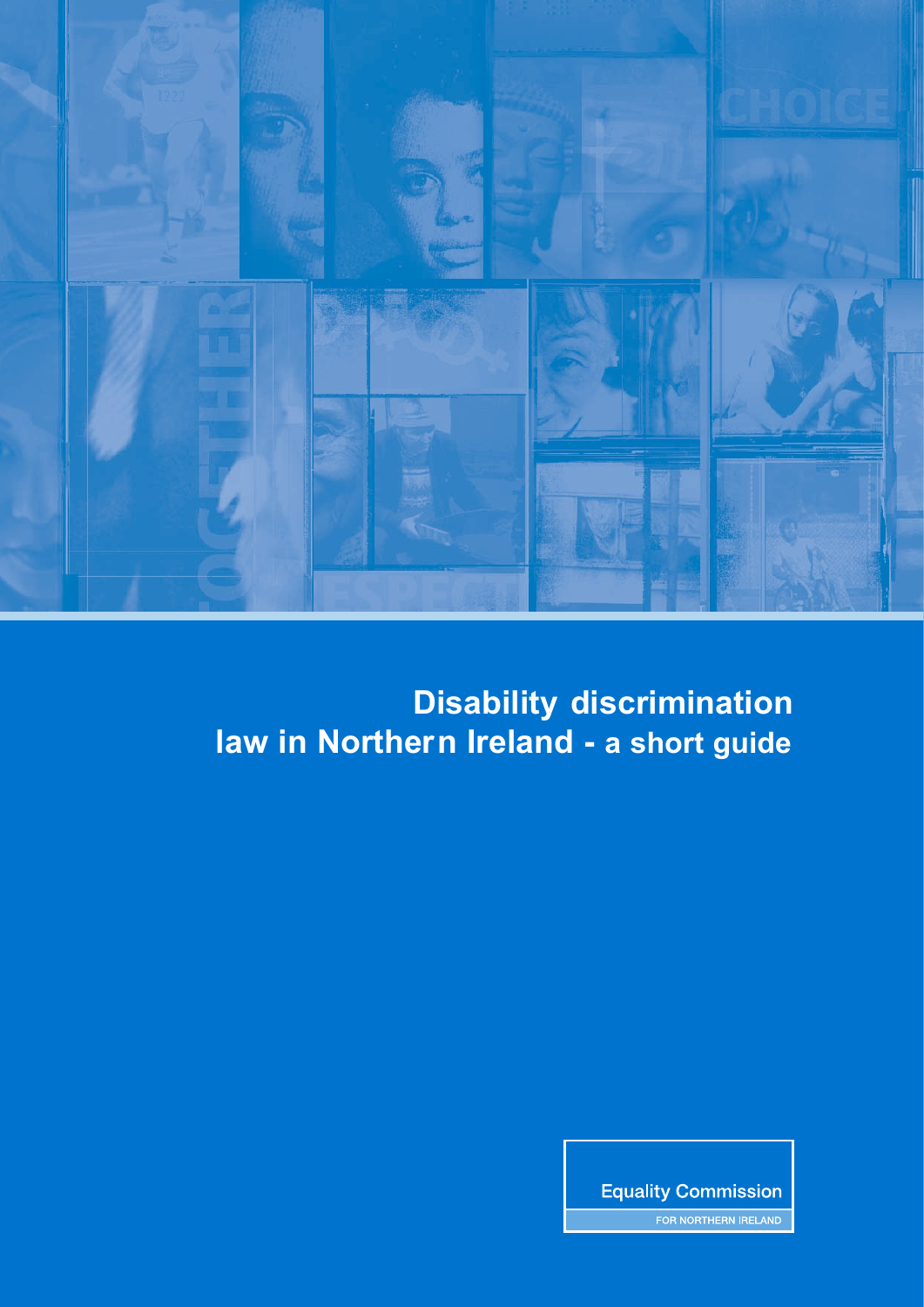# **Disability discrimination law in Northern Ireland – a short guide**

This short guide provides some basic information on disability discrimination law. It does not attempt to describe every detail and should not be taken as an authoritative statement of the law. Further information is available from the Commission's Enquiry line and on our website. Details of some of our other publications and how to contact us are given at the back of this booklet.

## **The Equality Commission for Northern Ireland**

The Equality Commission has responsibility for enforcing the Disability Discrimination Act 1995 (DDA), as amended, in Northern Ireland. It also has a legal duty to work towards the elimination of discrimination against disabled people, to promote the equalisation of opportunities for disabled people, and to keep under review the working of the Disability Discrimination Act 1995 (DDA).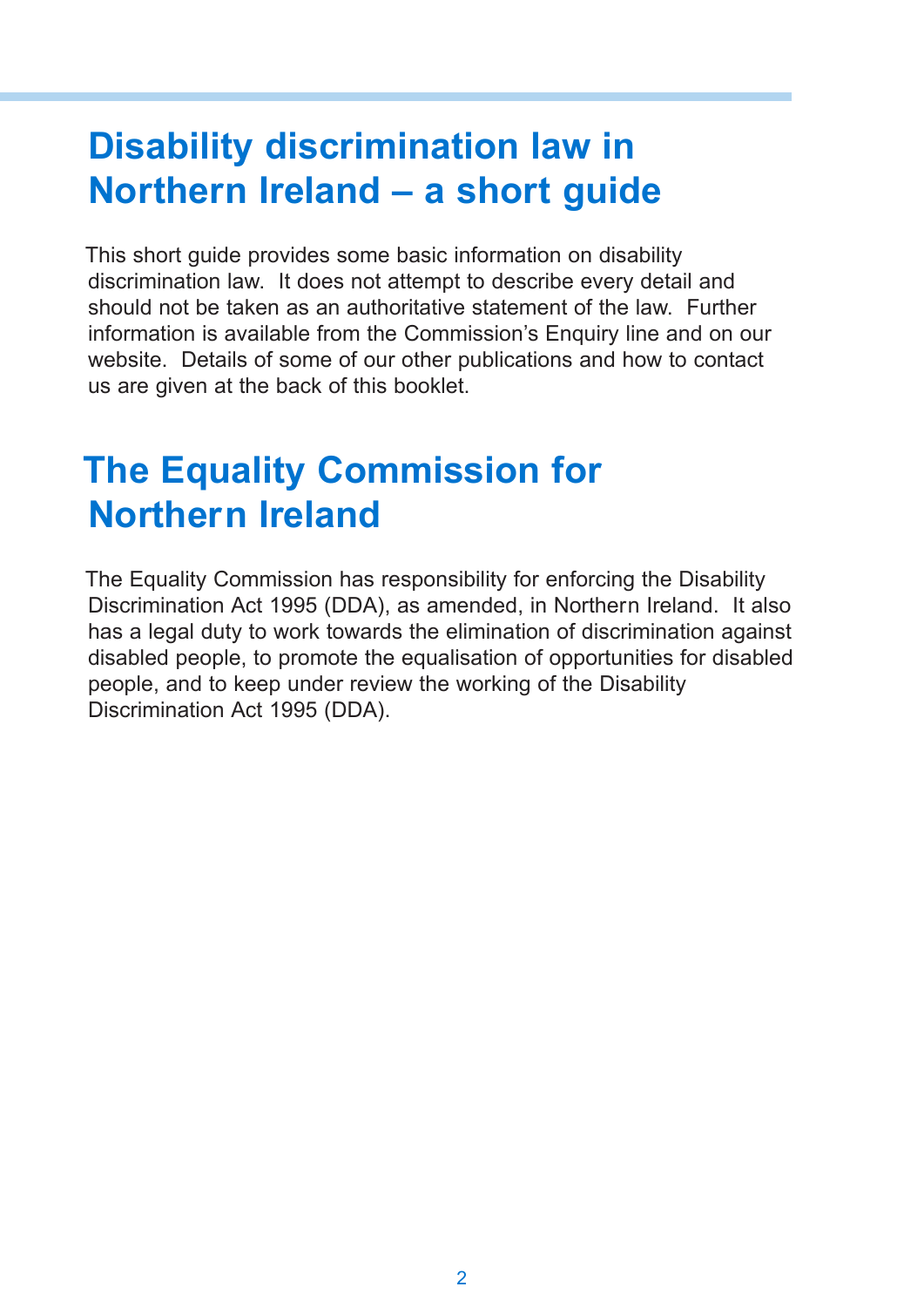# **The law**

The Disability Discrimination Act (DDA) introduced, over a period of time, new laws and measures aimed at ending the discrimination faced by many disabled people. It gives disabled people rights in:

- employment
- access to goods, facilities and services, including transport
- the management, buying or renting of property
- education.

The DDA only protects people who meet its definition of disability.

# **What is disability?**

The DDA defines disability as "a **physical** or **mental** impairment which has a **substantial** and **long-term adverse effect** on a person's ability to carry out **normal day-to-day activities**".

**Physical impairment** - this includes, for instance, a weakening of part of the body (eyes, ears, limbs, internal organs) caused through illness, by accident or from birth. Examples are blindness, deafness, paralysis of a leg or heart disease.

**Mental impairment** - this includes mental ill health and what is commonly known as learning disability.

**Substantial** - put simply, this means that the effect of the physical or mental impairment on ability to carry out normal day-to-day activities is more than minor or trivial. It does not have to be a severe effect.

**Long-term adverse effect** - the effect has to have lasted, or be likely to last, overall for at least twelve months and the effect must be a detrimental one.

People who are diagnosed with cancer, HIV and multiple sclerosis are deemed to be disabled from the point of diagnosis rather than from the point when the condition has some adverse effect on their ability to carry out normal day-to-day activities.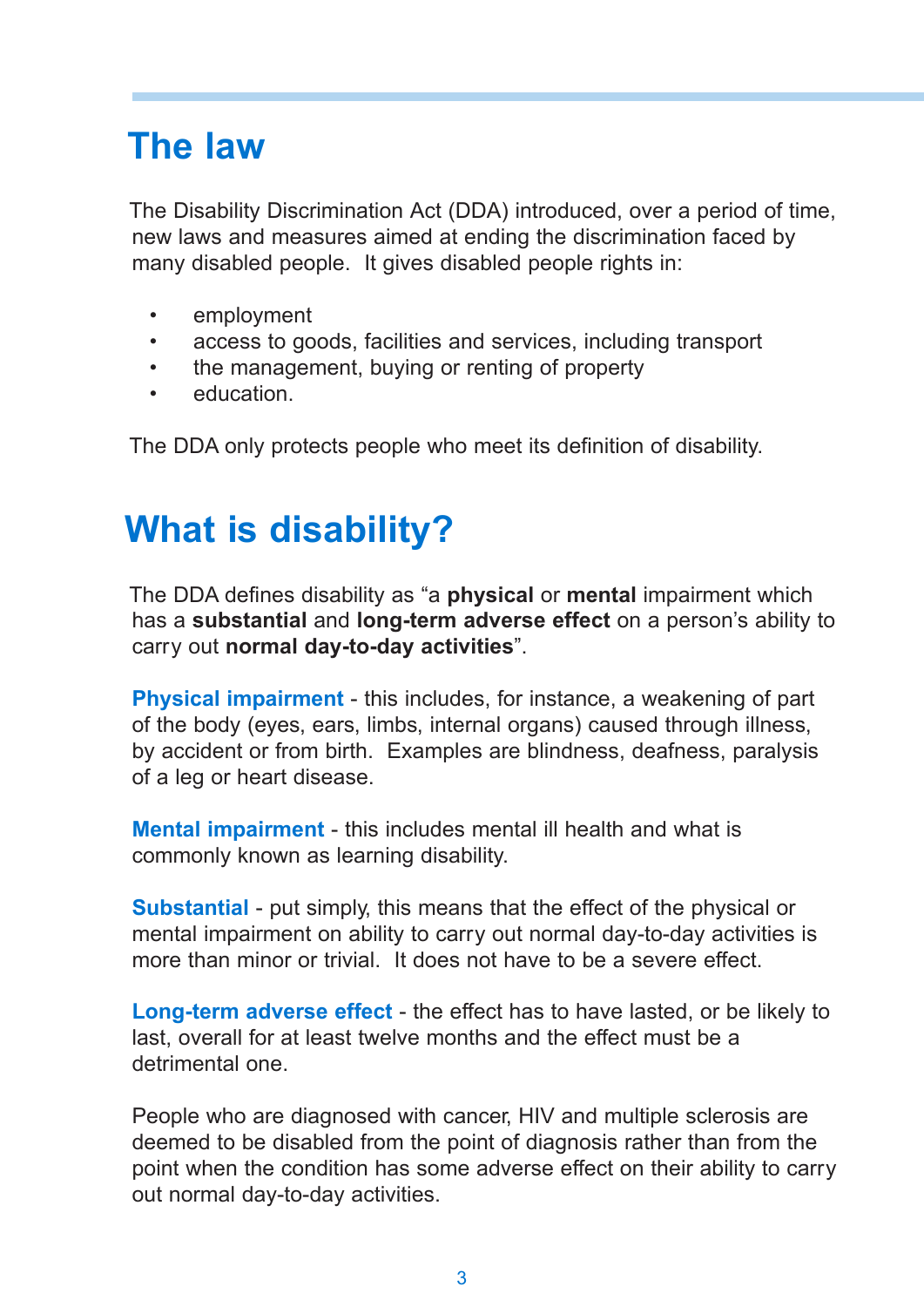A **normal day-to-day activity** is something which is carried out by most people on a fairly regular and frequent basis, such as washing, eating, catching a bus or turning on a television. It does not mean something as individual as playing a musical instrument to a professional standard or doing everything involved in a particular job.

To meet the definition, a person must be affected in at least one of the respects listed in the DDA:

- mobility:
- manual dexterity;
- physical coordination;
- continence;
- ability to lift, carry or otherwise move everyday objects;
- speech, hearing or eyesight;
- memory or ability to concentrate, learn or understand; or
- perception of risk of physical danger.

People who satisfy the definition of 'disability' are covered by the DDA. This includes people who have had a disability in the past.

# **What is discrimination?**

### **Employment**

Under the DDA, discrimination in employment occurs when:

- a disabled person is **treated less favourably** than someone else on the grounds of his/her disability (direct discrimination)
- a disabled person is **treated less favourably** than someone else and the treatment is for a **reason relating to the person's disability**, and this treatment **cannot be justified** (disability related discrimination)
- there is a **failure to make a reasonable adjustment** for a disabled person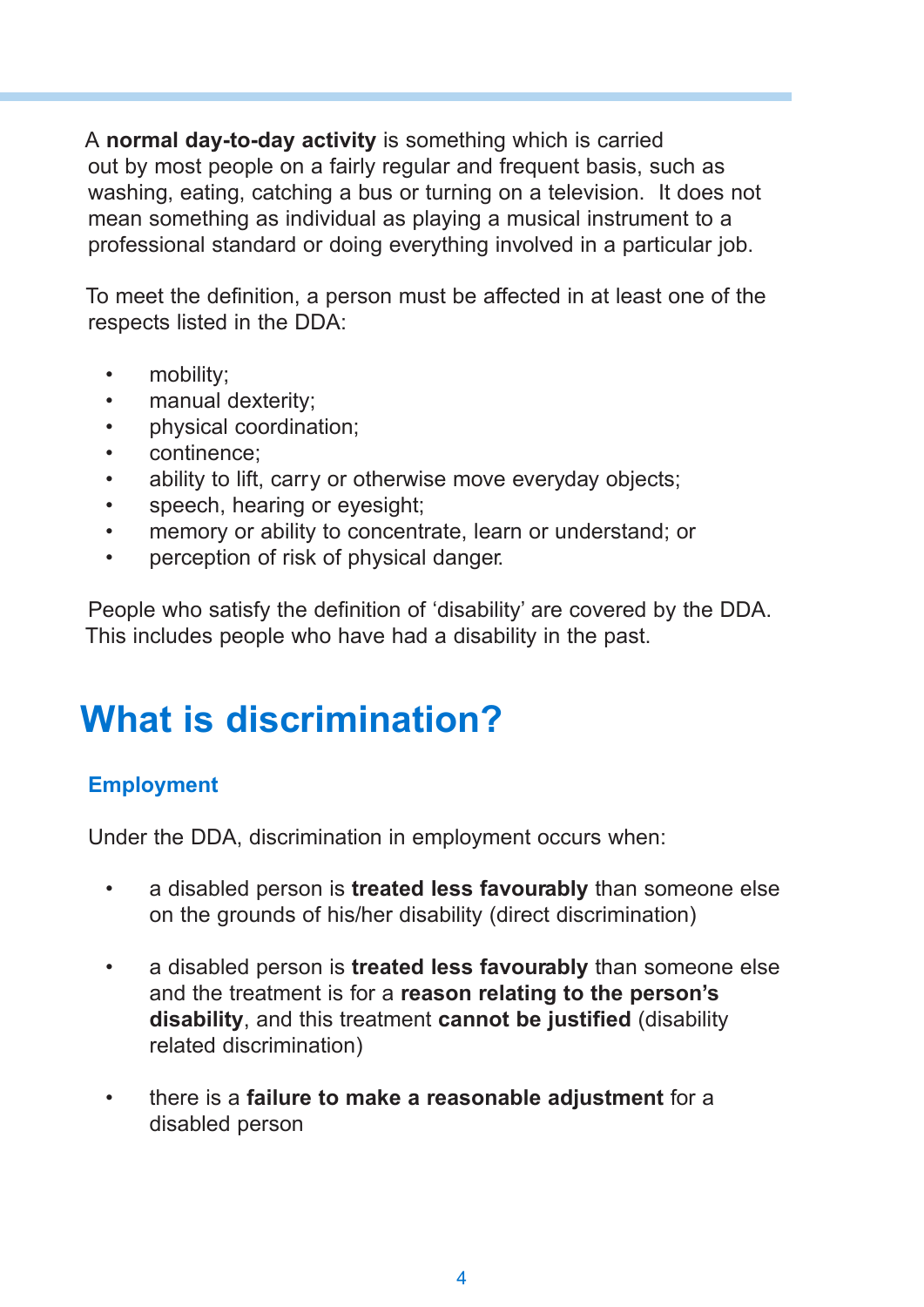- **victimisation** occurs
- a disabled person is subjected to **harassment** for a reason which relates to their disability.

### **Provision of goods, facilities and services**

Those who provide goods, facilities and services to the public, or a section of the public, cannot discriminate against a disabled person.

Under the DDA, discrimination in the provision of goods, facilities and services occurs when:

- a disabled person is **treated less favourably** than someone else and the treatment is for a **reason relating to the person's disability**, and this treatment **cannot be justified**
- there is a **failure to make a reasonable adjustment** for a disabled person.

### **Education**

A separate piece of legislation deals with disability discrimination in education. Under the Special Educational Needs and Disability (NI) Order, discrimination in education occurs when:

- a disabled pupil or student or prospective pupil or student is **treated less favourably** than someone else and the treatment is for a **reason relating to the pupil's or student's disability**; and this treatment **cannot be justified**
- there is a failure to make a **reasonable adjustment** for a disabled pupil or student
- **victimisation** or **harassment** occurs.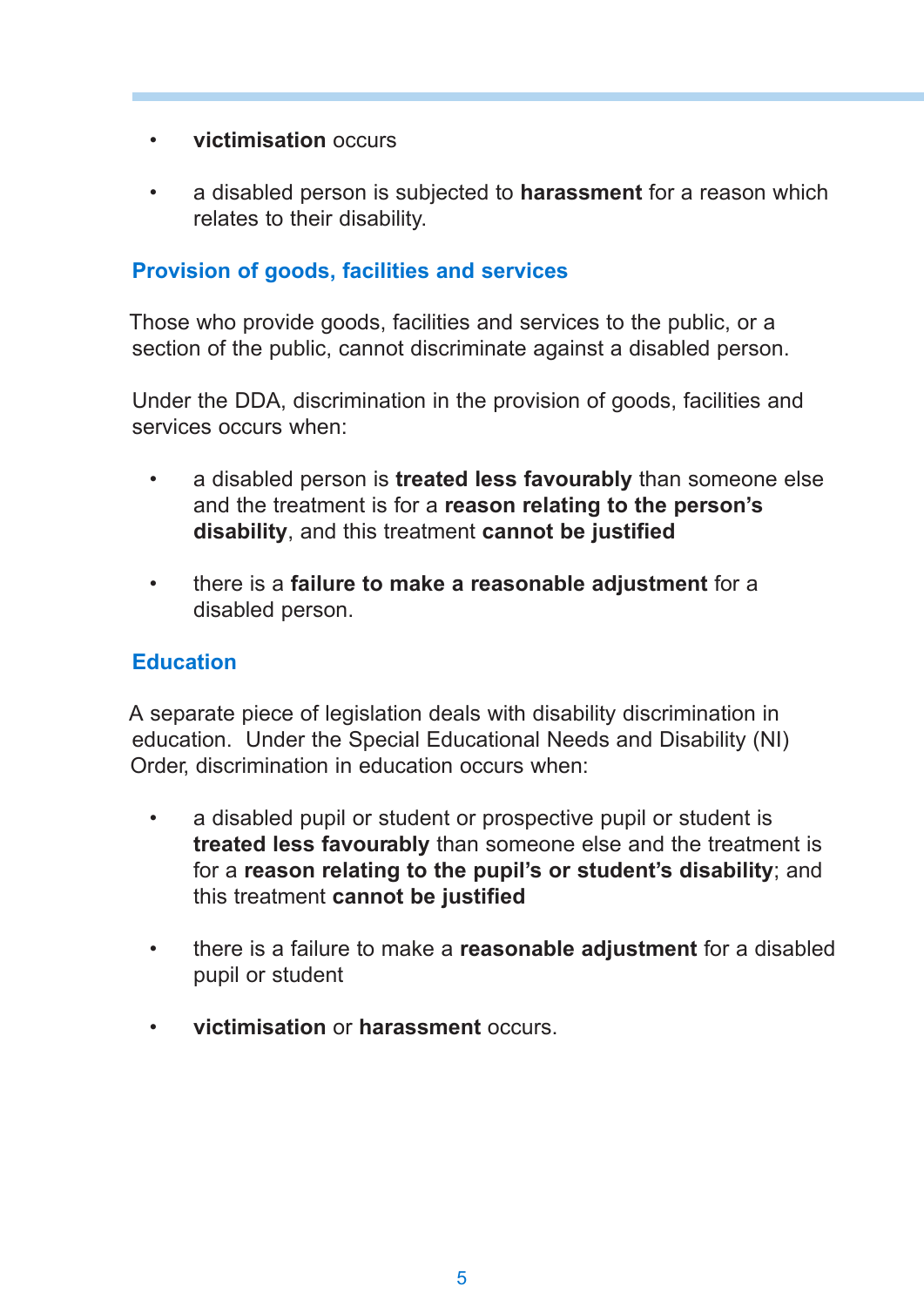# **Employment provisions**

It is unlawful for an employer to discriminate on the grounds of disability. This includes the following areas:

- recruitment and selection
- terms and conditions of service
- arrangements for induction
- sickness policies and procedures
- pensions (subject to exceptions)
- opportunities for promotion, transfer, training, or receipt of other employment benefits; or refusal of such opportunities
- dismissal or any other detriment.

Disabled people also have rights under the DDA in what are known as "other working relationships". This includes partners in firms, barristers and those on work experience placements for the purposes of vocational training.

Trade organisations such as trade unions and qualifications bodies also have the same duties as employers not to discriminate against disabled people who are members or potential members, or those who hold or are working to achieve a qualification.

The armed forces are currently the only occupation not covered by the employment provisions of the DDA.

### **Reasonable adjustments by employers**

Employers may have to take particular steps to prevent their arrangements or premises from discriminating against people with disabilities – referred to as 'reasonable adjustments'. Reasonable adjustments are designed to ensure fair access for disabled people or to compensate for the disadvantage they experience as a result of their disability. They include:

- making adjustments to premises
- allocating some of the disabled person's duties to another person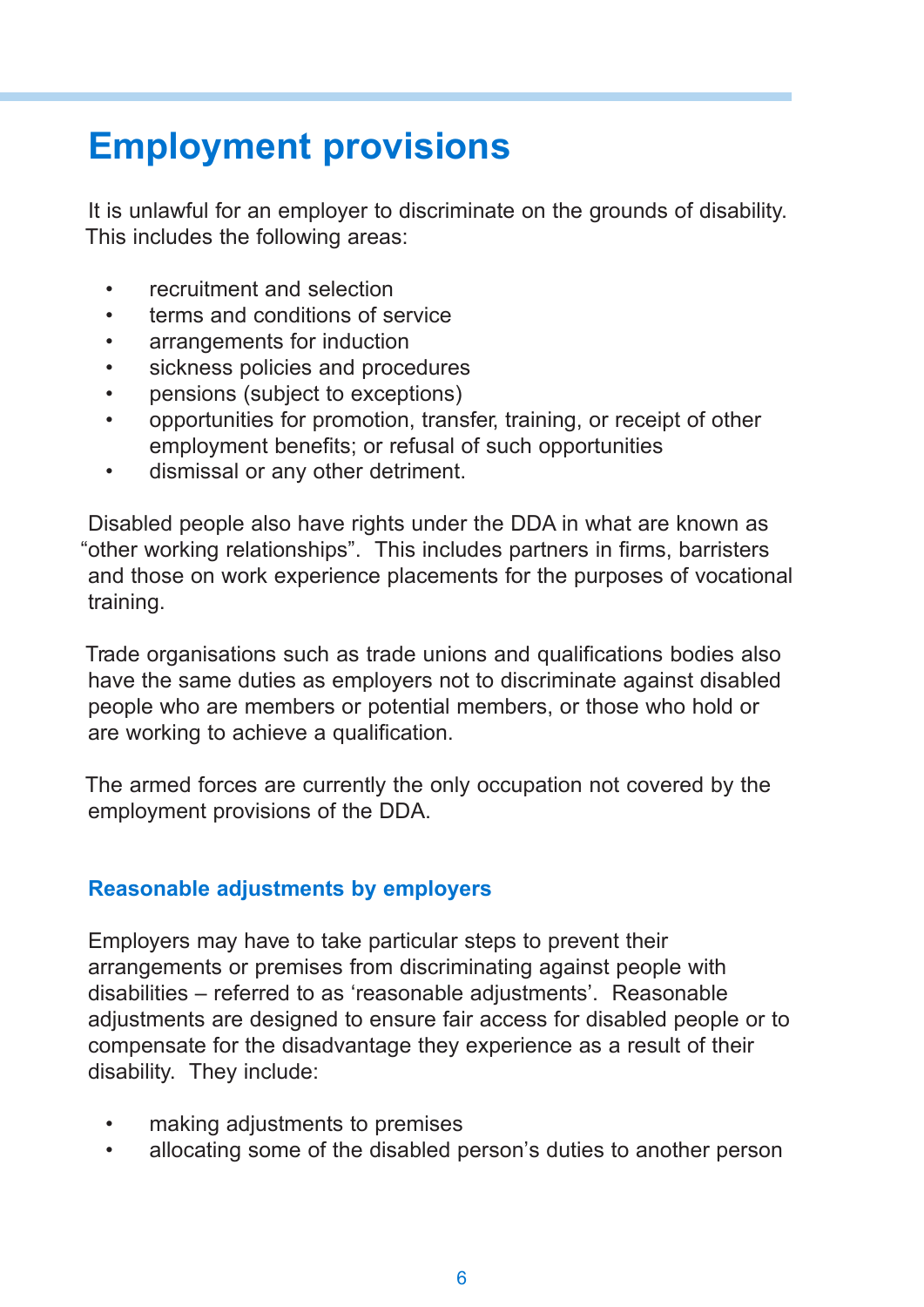- altering the person's working hours
- allowing absences during working hours for rehabilitation, assessment or treatment
- acquiring or modifying equipment.

It may be reasonable for an employer to make more than one adjustment.

The Act lists a number of factors which may have a bearing on whether it will be reasonable for the employer to have to make a particular adjustment. These are:

- the effectiveness of the particular adjustment in preventing the disadvantage
- the practicability of the adjustment
- the financial and other costs of the adjustment and the extent of any disruption caused
- the extent of the employer's financial and other resources
- the availability to the employer of financial or other assistance to help make an adjustment.

Failure to make reasonable adjustment can only be justified if the reason for failing to do so is relevant to the circumstance of the particular case, and substantial.

Service providers have to make reasonable adjustments also. For more information on this see the section entitled 'Goods, facilities and services'.

## **What is harassment?**

Harassment is defined as follows:

'A person subjects a disabled person to harassment where, for a reason which relates to the disabled person's disability, he engages in unwanted conduct which has the purpose or effect of:

- violating the disabled person's dignity, or
- creating an intimidating, hostile, degrading, humiliating or offensive environment for him.'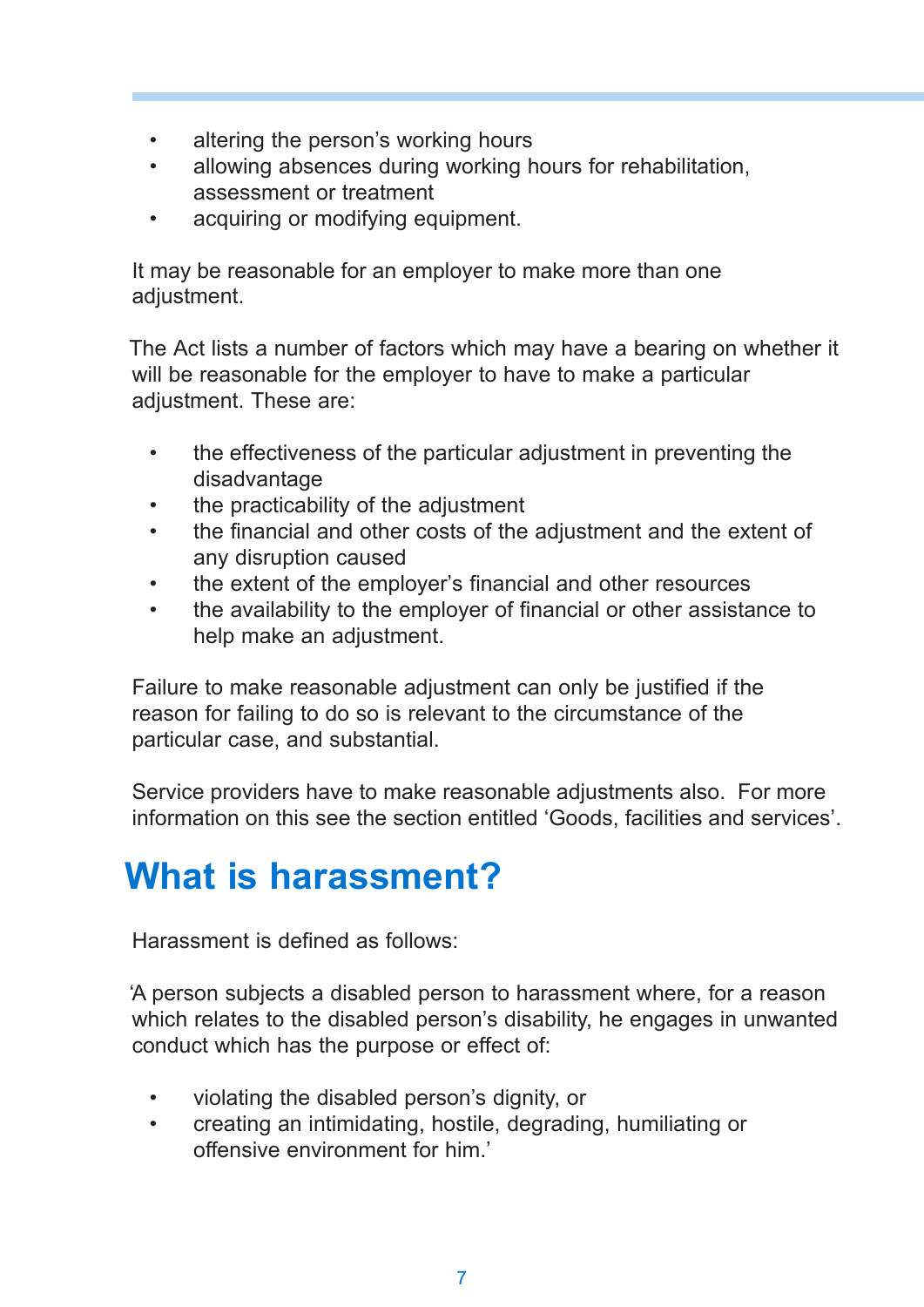Harassment can include jokes, banter, insults, literature, isolating individuals, being condescending or deprecating about the way they behave or speak, picking on them unnecessarily, or generally creating a hostile or intimidating atmosphere because of the person's disability.

Complaints of harassment may be made against the employer as well as the harasser. In certain circumstances, individual employees can be held personally liable to pay compensation awards. Employers are liable for any harassment committed by their employees in the course of their employment even if they did not know about the harassment or would not have approved of it had they known. Employers can only defend a harassment case successfully if they can show that they took such steps as were reasonably practicable to prevent the employee carrying out the harassment.

For further information on what reasonably practicable steps an employer can take, please contact the Commission.

For further information on good practice recommendations and the duties on employers and trade organisations, see the Disability Code of Practice – Employment and Occupation and the Disability Code of Practice – Trade Organisations and Qualifications Bodies. These and other advisory publications are available on our website www.equalityni.org - or from our Enquiry line.

#### **Harassment in further and higher education**

It is unlawful for responsible bodies to harass students, prospective students (and former students in some circumstances) in further and higher education colleges including universities, teacher training and agricultural colleges.

## **Goods, facilities and services**

### **Which organisations are covered?**

The Act makes it unlawful for those providing goods, facilities or services to the public and those selling, letting or managing premises to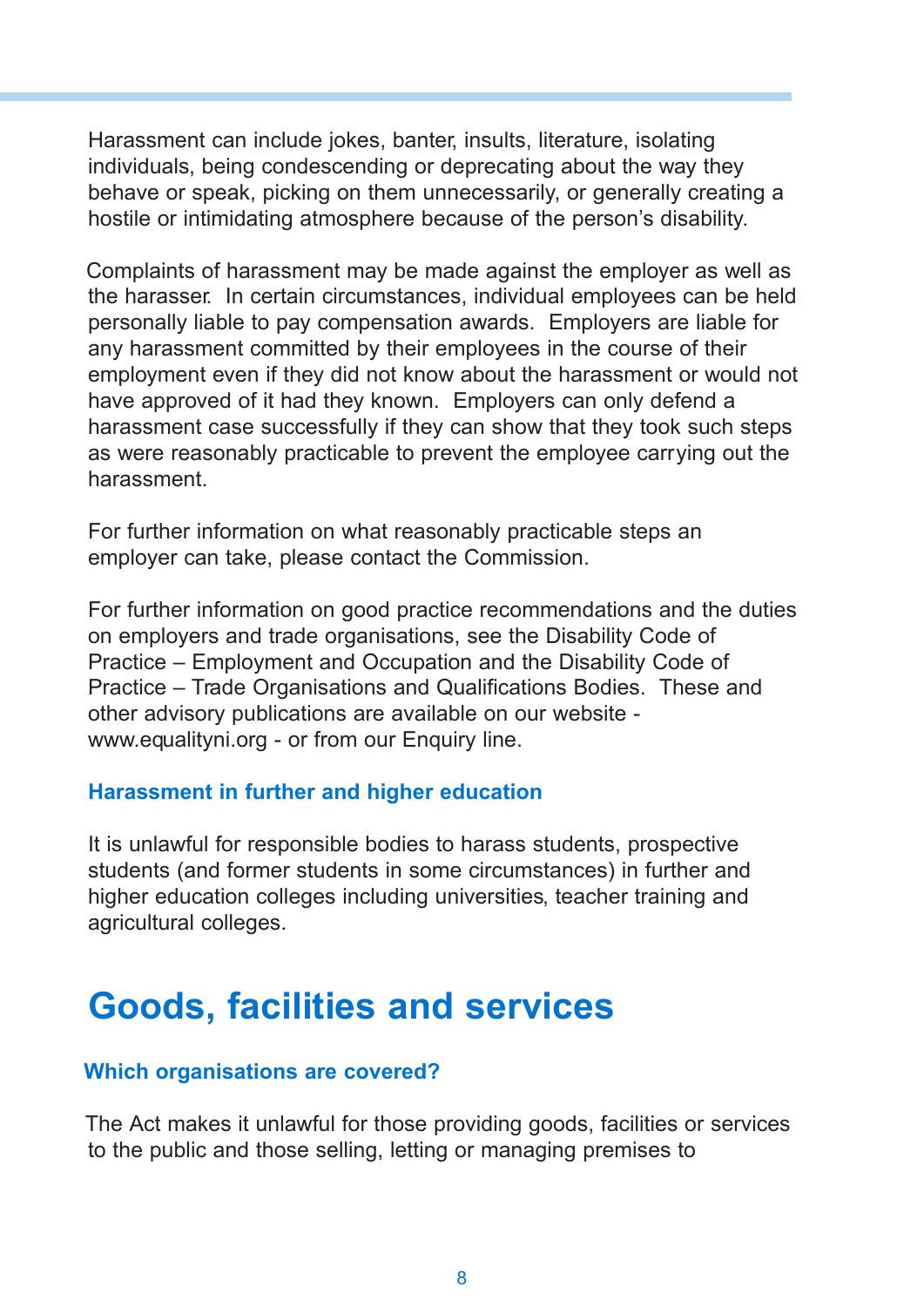discriminate against disabled people in certain circumstances. It does not matter whether the services provided are free (for example, access to a public park) or paid for (for example, a meal in a restaurant).

Those affected include hotels, shops, pubs, mail order or telephone order businesses, government departments, courts, employment agencies, local council services, law firms, doctors' clinics, churches, transport providers, and amenities such as parks (this is not an exhaustive list).

Educational services are covered under the Special Educational Needs and Disability Order (SENDO). For details see section on Education below.

### **When does discrimination take place?**

It is unlawful for service providers to treat disabled people less favourably for a reason related to their disability. Service providers must not:

- refuse to serve a disabled customer
- offer a disabled customer a lower standard, or worse manner of service
- offer a disabled customer less favourable terms.

### **Reasonable adjustments by service providers**

Service providers who offer services to the public must make reasonable adjustments. In order to make a reasonable adjustment, a service provider may have to:

- change a **practice, policy or procedure** which makes it impossible or unreasonably difficult for disabled people to use their services, for example, amending a "no dogs" policy to allow a disabled person accompanied by a guide dog to enter their premises
- provide an **auxiliary** aid or service if it would make it easier for disabled people to make use of their services, for example, the provision of information in alternative formats such as audio tape, Braille or large print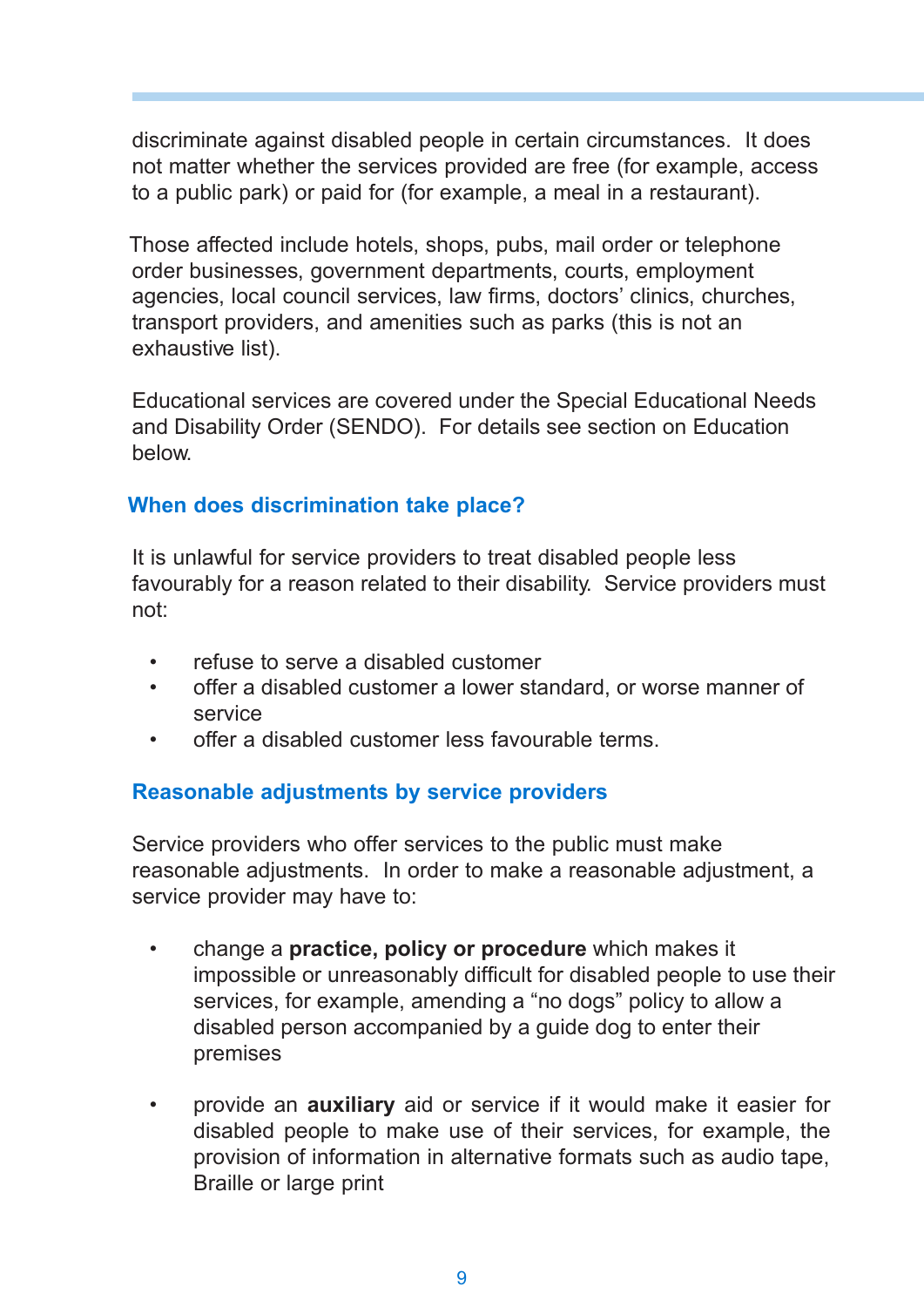• provide a reasonable **alternative method** of making services available to disabled people where a **physical feature** makes it impossible or unreasonably difficult for disabled people to make use of them, for example, providing staff assistance to disabled customers who cannot access goods due to their disability when shopping.

Service providers have to make reasonable adjustments to the physical features of their premises to overcome physical barriers to access. A physical feature includes:

- any feature arising from the design or construction of a building on the premises occupied by the service provider
- any feature on those premises or any approach to, exit from or access to such a building
- any fixtures, fittings, furnishings, furniture, equipment or materials on such premises, including steps, kerbs, internal and external doors, toilet and washing facilities, lighting, signs and furniture
- all features are covered whether temporary or permanent. A building means an erection or structure of any kind.

## **Transport providers**

The following types of vehicles are covered by the DDA, subject to some exceptions: buses and coaches, taxis, trains, rental vehicles, and breakdown recovery vehicles.

Transport providers have a duty not to treat a disabled person less favourably than other service users, and to make reasonable adjustments to their services.

Further guidance can be found in the Equality Commission Code of Practice on the Provision and Use of Transport Vehicles and range of sectoral guides.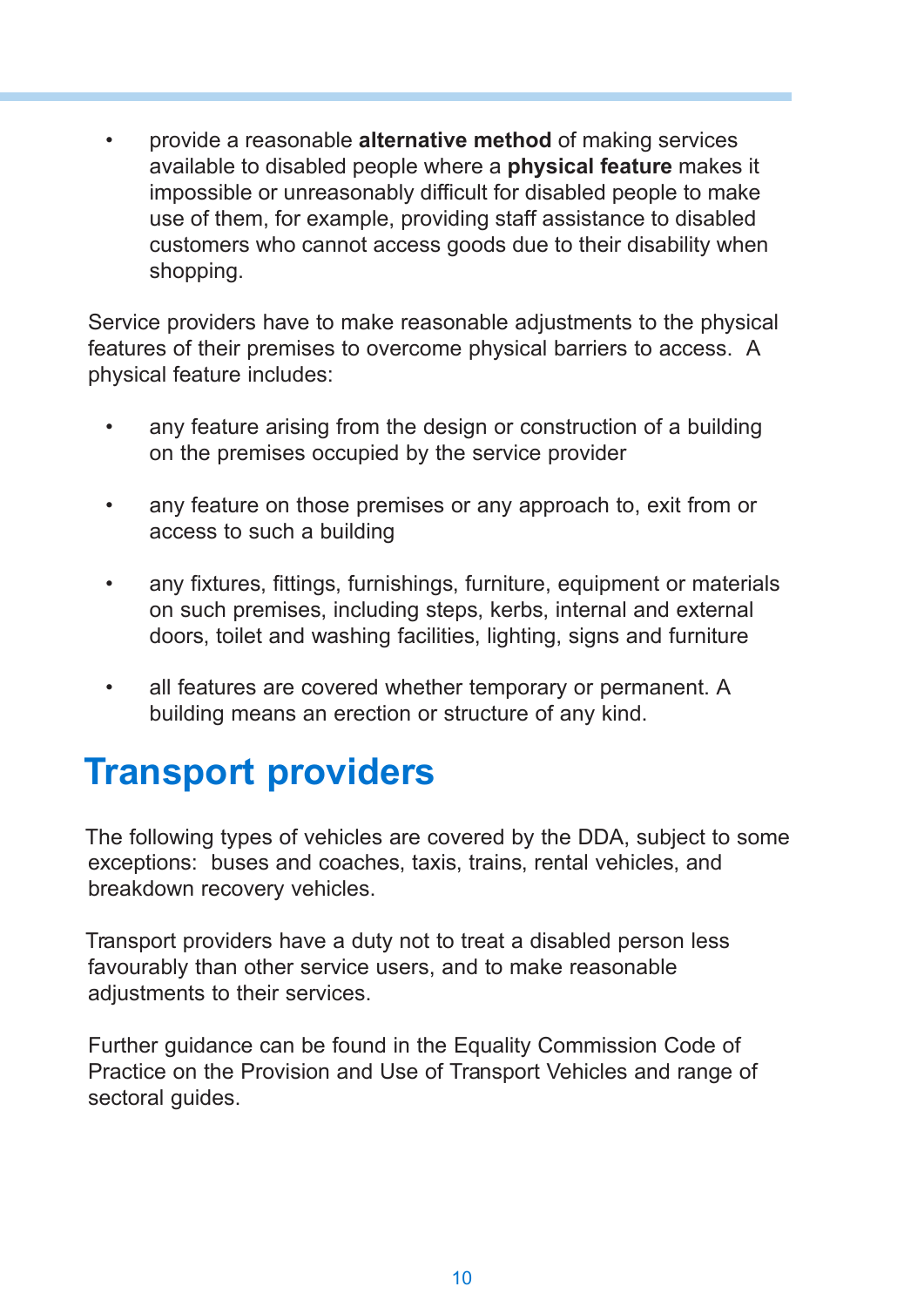### **Can a service provider treat a disabled customer less favourably or not make reasonable adjustments?**

A service provider can justify treating a disabled customer less favourably or refusing to make reasonable adjustments:

- where the treatment is necessary in order to avoid endangering the health and safety of any person
- where the disabled person is incapable of entering into a legally enforceable agreement or of giving informed consent
- if they would otherwise be unable to provide the service to the disabled person or other members of the public
- when greater expense is involved in providing a special service for a disabled customer
- when an adjustment would fundamentally alter the nature of a business or service.

The service provider must believe that one or more of the above conditions exist and it must be reasonable to hold that belief.

### **Is there anything to stop a disabled person being given more favourable treatment?**

A service provider may treat a disabled person more favourably than others. For example, a theatre manager can offer people who are hard of hearing front stall seats at rear stall prices; football clubs can reserve pitch-side places for wheelchair users; and historic houses can offer concessionary prices for disabled people.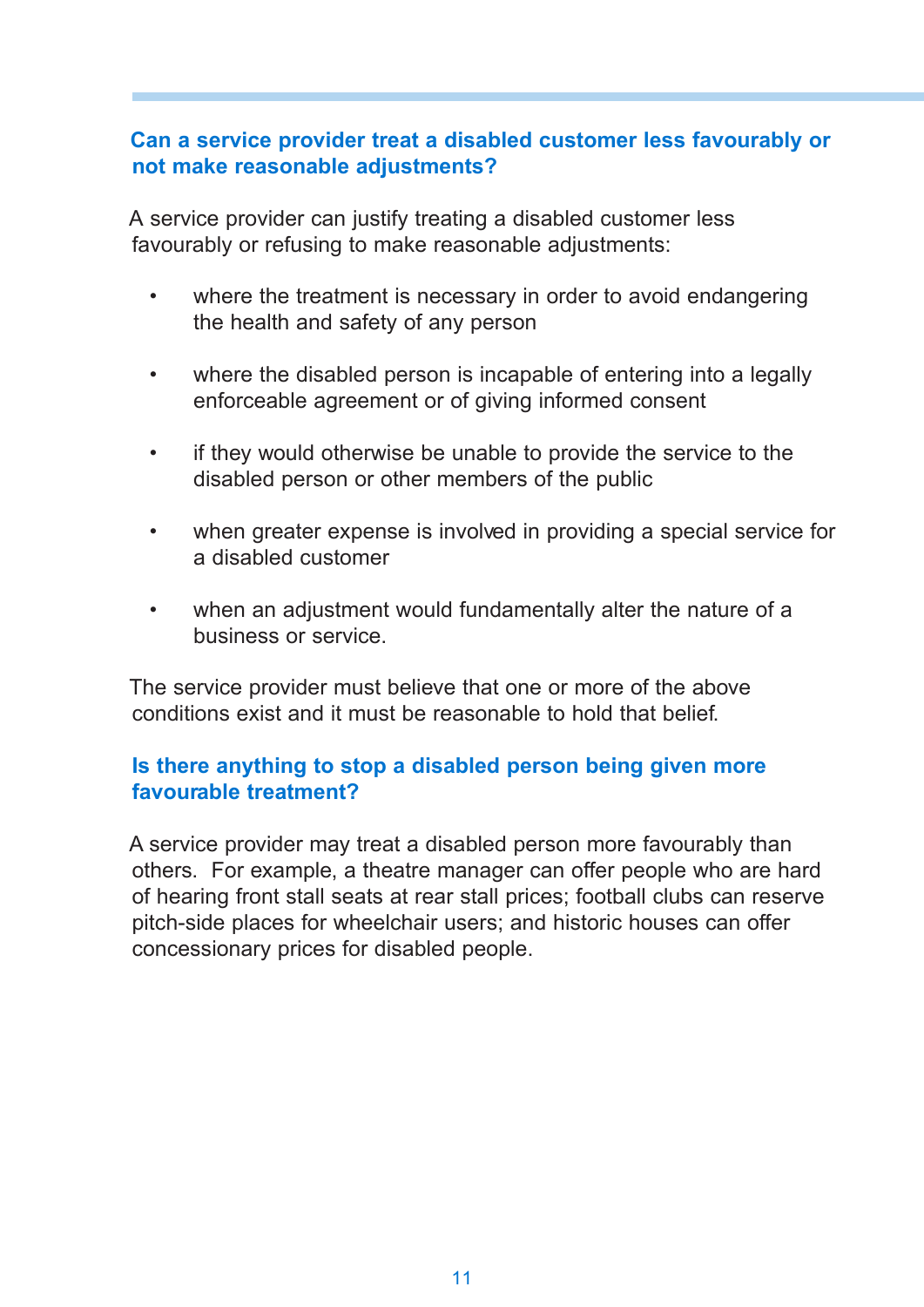# **Selling, letting or managing land or property**

It is against the law to treat a disabled person less favourably when they are buying or renting land or property such as a house, a flat or a place to run a business. This covers most people involved in selling, letting or managing land or property, including local councils, housing associations, private landlords and estate agents.

Some landlords, such as those who let out rooms in their own homes to six or fewer people (not including relatives) are not included. The DDA does not apply to owner-occupiers who do not use estate agents or who do not publicly advertise their home "for sale".

Discrimination when buying or renting land or property takes place when:

- a disabled person is refused the opportunity to buy or rent because of their disability
- worse terms are offered
- waiting lists are manipulated to a disabled person's disadvantage
- disabled people are prevented or restricted from using benefits and facilities such as shared areas for recreation
- a disabled person is evicted or placed at a disadvantage
- consent is refused to sub-let to a disabled person.

Landlords and managers of both commercial and residential premises will, in certain circumstances, be under a duty to make reasonable adjustments on behalf of their disabled tenants or perspective tenants.

For more information in relation to the above, see the Code of Practice - Rights of Access, Goods, Facilities, Services and Premises.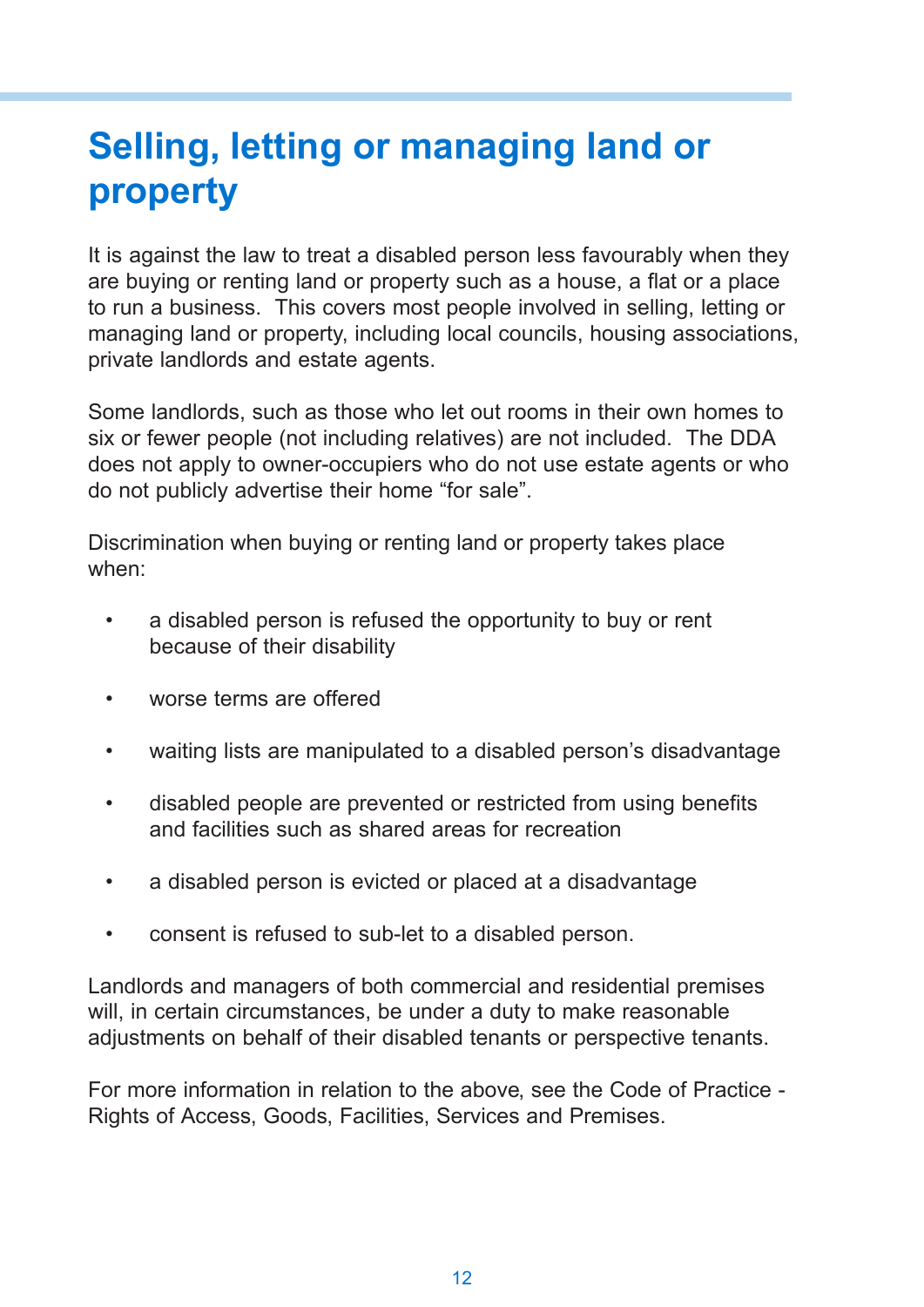# **Education**

Disability discrimination in education is covered by the Special Education Needs and Disability (NI) order 2005 (SENDO), as amended. SENDO applies to schools, education and library boards, colleges and universities, including teacher training and agricultural colleges, and general qualifications bodies.

### **What are the duties under SENDO?**

SENDO places duties on bodies responsible for the provision of education and associated services, admissions, expulsions and conferring qualifications:

- not to directly discriminate against a person because of their disability
- not to treat disabled pupils/students, prospective pupils/students and former students less favourably for a reason related to their disability
- to make 'reasonable adjustments' to all policies, procedures and practices to ensure that a disabled pupil/student is not placed at a substantial disadvantage compared to non disabled pupils/students (this duty is both an anticipatory and a reactive duty)
- for colleges and universities, this particular duty also applies to the provision of auxiliary aids and services, and to physical premises.
- to work towards making school life and the education experience more accessible to disabled pupils/students and prospective pupils/students, for example, in terms of premises, the curriculum and information. It is the responsibility of the Department of Education and Education & Library Boards to produce guidance on accessibility to assist schools with this particular duty.

For schools, the provision of auxiliary aids and services for disabled pupils and prospective pupils is facilitated through the Special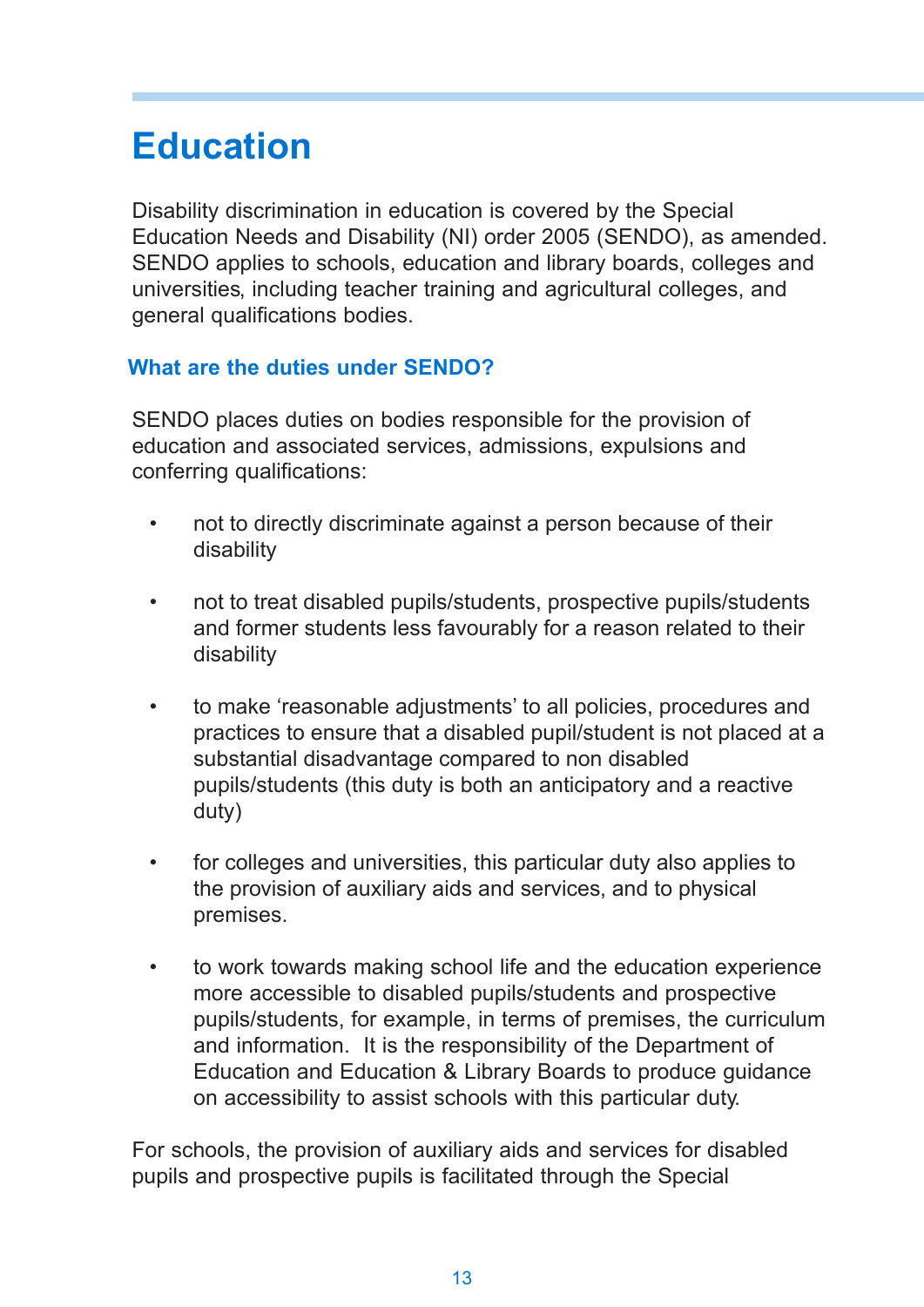Educational Needs process. SENDO does not provide a new or additional means of obtaining the necessary aids and services to make education accessible to disabled pupils/prospective pupils.

### **Role of the Equality Commission under SENDO**

Under the SENDO legislation, the Equality Commission has responsibilities to promote good practice, produce guidance materials, give advice and deal with complaints about disability discrimination in education. Other statutory bodies, for example, the Department of Education, Education and Library Boards and schools, have responsibility for the Special Educational Needs aspects of the law. Further information is available on the Department of Education's website at www.deni.gov.uk or contact the relevant Education and Library Board's<sup>1</sup> SEN department.

For more information about SENDO, see the 'Disability Code of Practice for Schools' and 'Disability Discrimination Code of Practice for Further and Higher Education' and other good practice publications. These are available from the Commission's Enquiry line or on our website – www.equalityni.org

## **Other provisions**

The DDA has provisions concerning discrimination in relation to occupational pension schemes and group insurance schemes for employees, and discrimination by organisations which hire contract workers.

The DDA makes it unlawful for district councils to discriminate against disabled members (ie, councillors) when carrying out their official business. Discrimination by public authorities in carrying out their public functions is also unlawful. The duty to make reasonable adjustments also applies in these two areas.

<sup>&</sup>lt;sup>1</sup> Please note - at the time of publication, there are plans to establish a single education authority which will replace Education and Library Boards.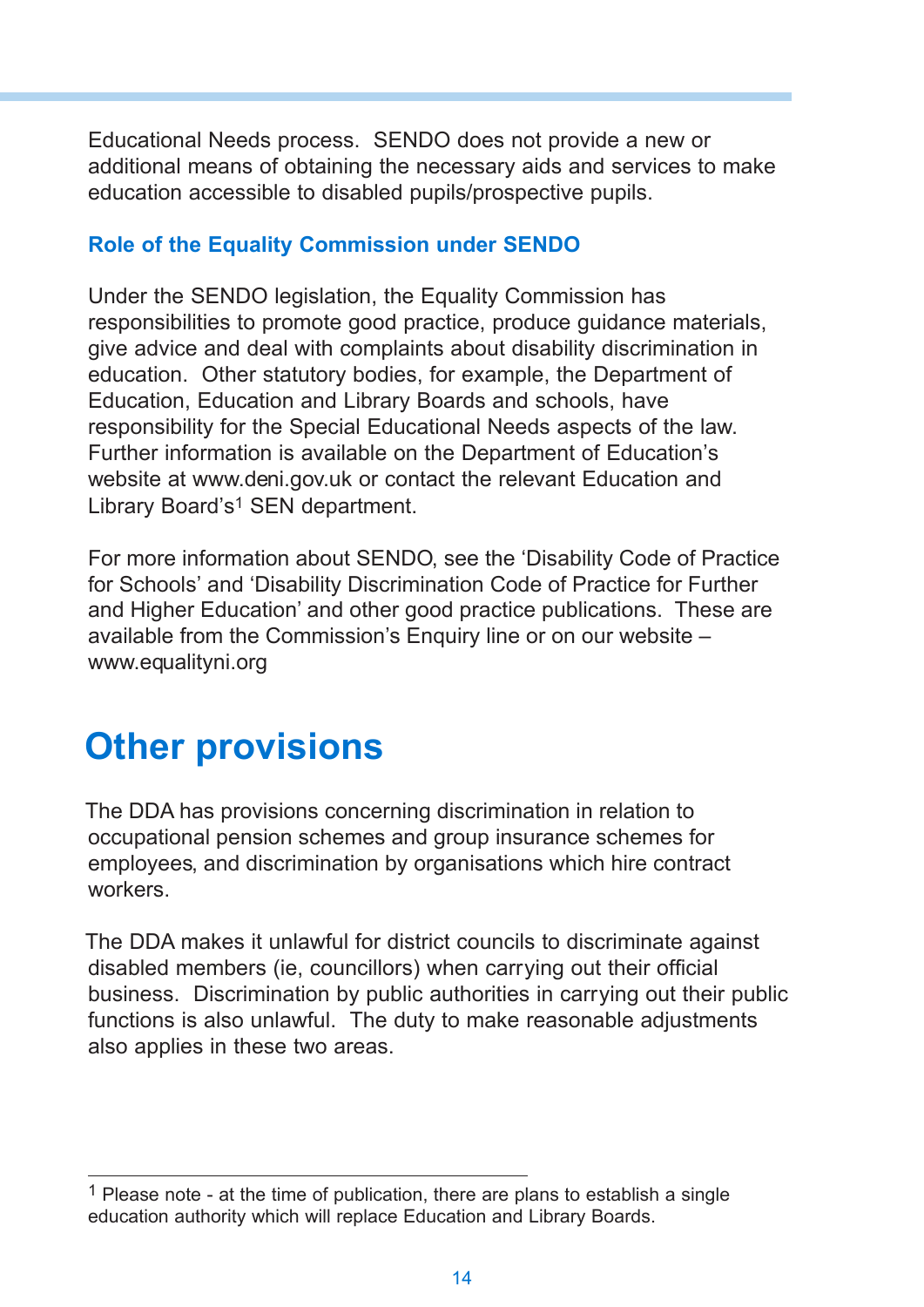# **Making a complaint**

Disabled people who believe that they have been the subject of discrimination, or who consider that a reasonable adjustment has not been made, may make a complaint.

Anyone who believes they may have been the victim of unlawful discrimination should seek advice as soon as possible, as **time limits** apply to legal proceedings.

### **Time limits in employment cases**

Complaints of discrimination in employment under the DDA must normally be made within **three months** of the act complained of. Complaints are dealt with by an Industrial Tribunal.

All employers should have procedures to deal with workplace grievance and disciplinary matters. In most cases, if a person fails to use or complete their employer's grievance procedure in relation to a complaint of discrimination, the tribunal can reduce any award of compensation by up to 50%.

### **Time limits under SENDO**

• Schools

Claims of unlawful discrimination in relation to education in schools must be made by the parent of a disabled child within six months of the act complained of. The claim is made to the Special Educational Needs and Disability Tribunal (SENDIST) for Northern Ireland.

If the complaint is about disability-related discrimination in relation to expulsions from grant-aided schools, the complaint is made to the Education and Library Board Expulsion of Pupils Appeal Tribunal within ten days from the date of the principal's letter to the parents notifying them of their child's expulsion.

Institutions of further and higher education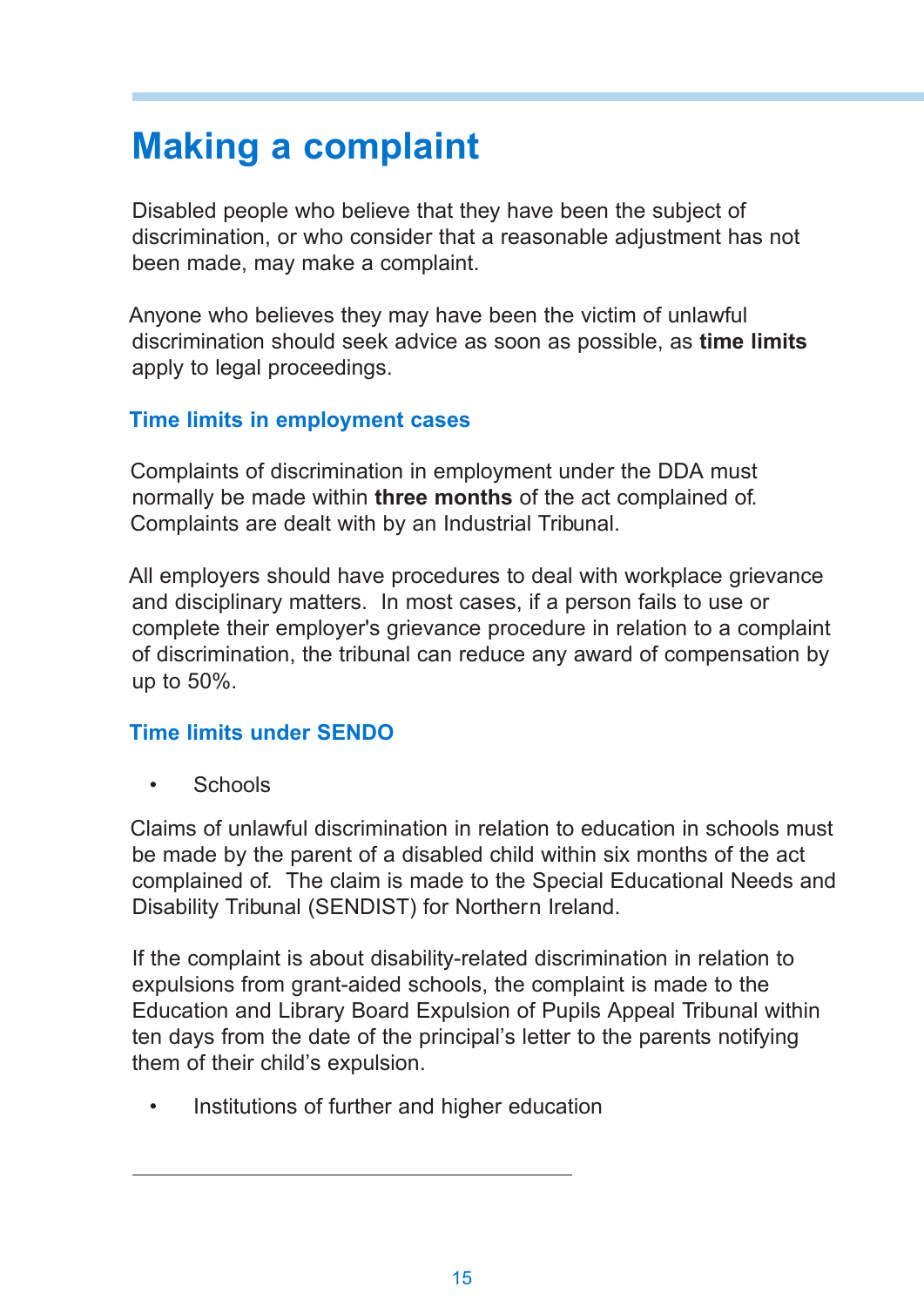Claims of unlawful discrimination in relation to education in institutions of further and higher education must be made within six months of the act complained of. Complaints are dealt with in the County Court.

### **Time limits under goods, facilities, services and premises**

Claims of unlawful discrimination in the provision of goods, facilities and services, and in relation to premises and transport, must be made within six months of the act complained of. Complaints are dealt with in the County Court.

## **Help and advice for individuals**

The Equality Commission can provide free and confidential advice and assistance to people who believe that they have been discriminated against for a reason related to their disability. Assistance by the Commission ranges from giving advice to arranging for legal representation in some cases. The Commission does not decide whether discrimination has in fact occurred; this is for an independent Industrial Tribunal or Court to decide.

For more information on pursuing discrimination complaints, please see the Your rights section of the Commission's website or contact our Enquiry line. All our advisory publications are on our website and can be made available in a range of formats, including larger print, Braille and tape, on request.

## **Help for employers and service providers**

The Equality Commission has produced a range of publications covering disability issues in relation to employment, goods, facilities and services, education and transport. These are available on our website or by contacting our Enquiry line.

We can provide advice and training on anti-discrimination legislation and good equality practice. Our advisory and training services are free.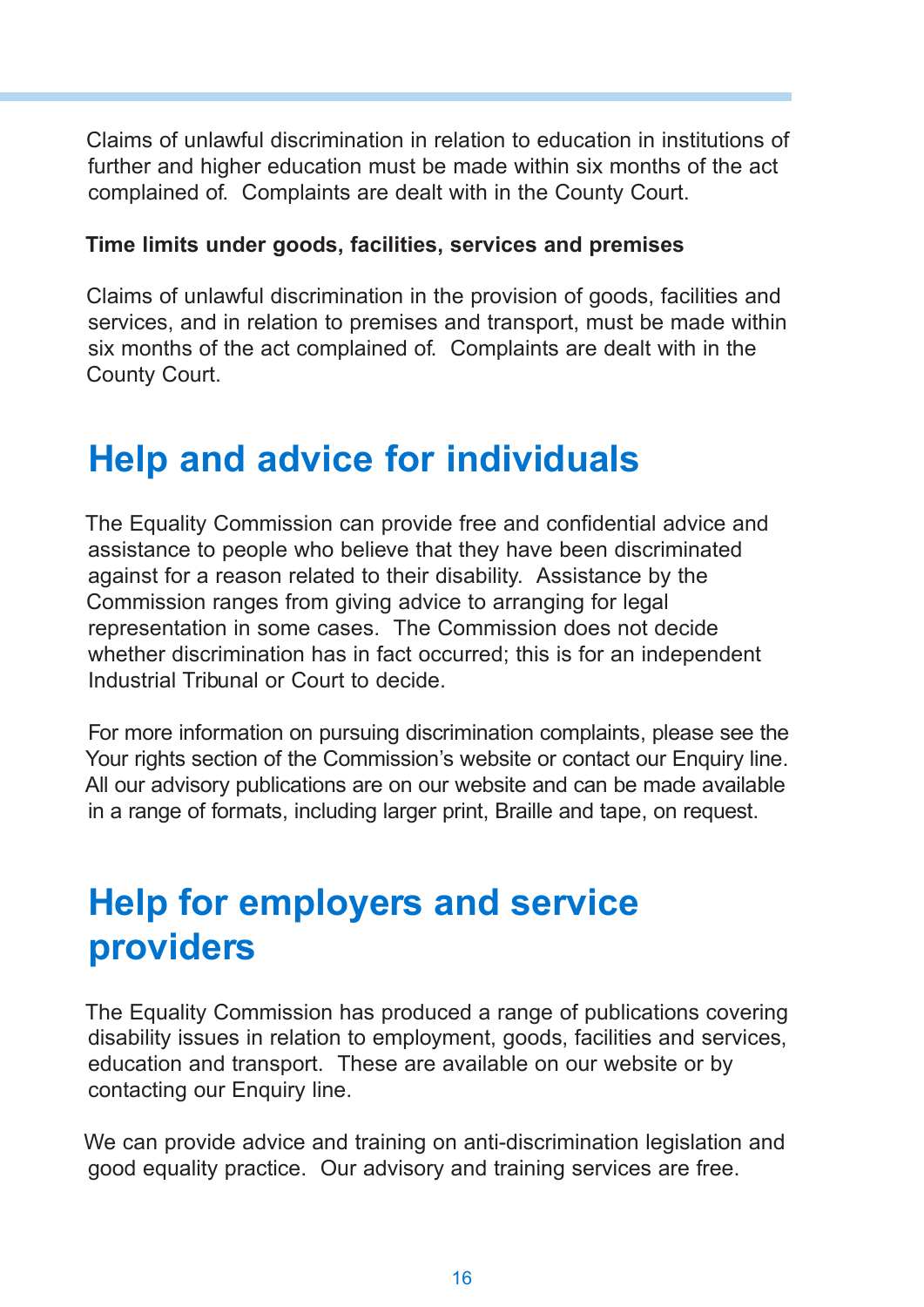The Commission also has information and guidance on other areas of discrimination law and equality for which we have responsibility – sex discrimination and equal pay; race; sexual orientation; religious belief and political opinion; age; and the statutory duties on public authorities to promote equality of opportunity and good relations under Section 75 of the Northern Ireland Act and the disability duties under the DDA.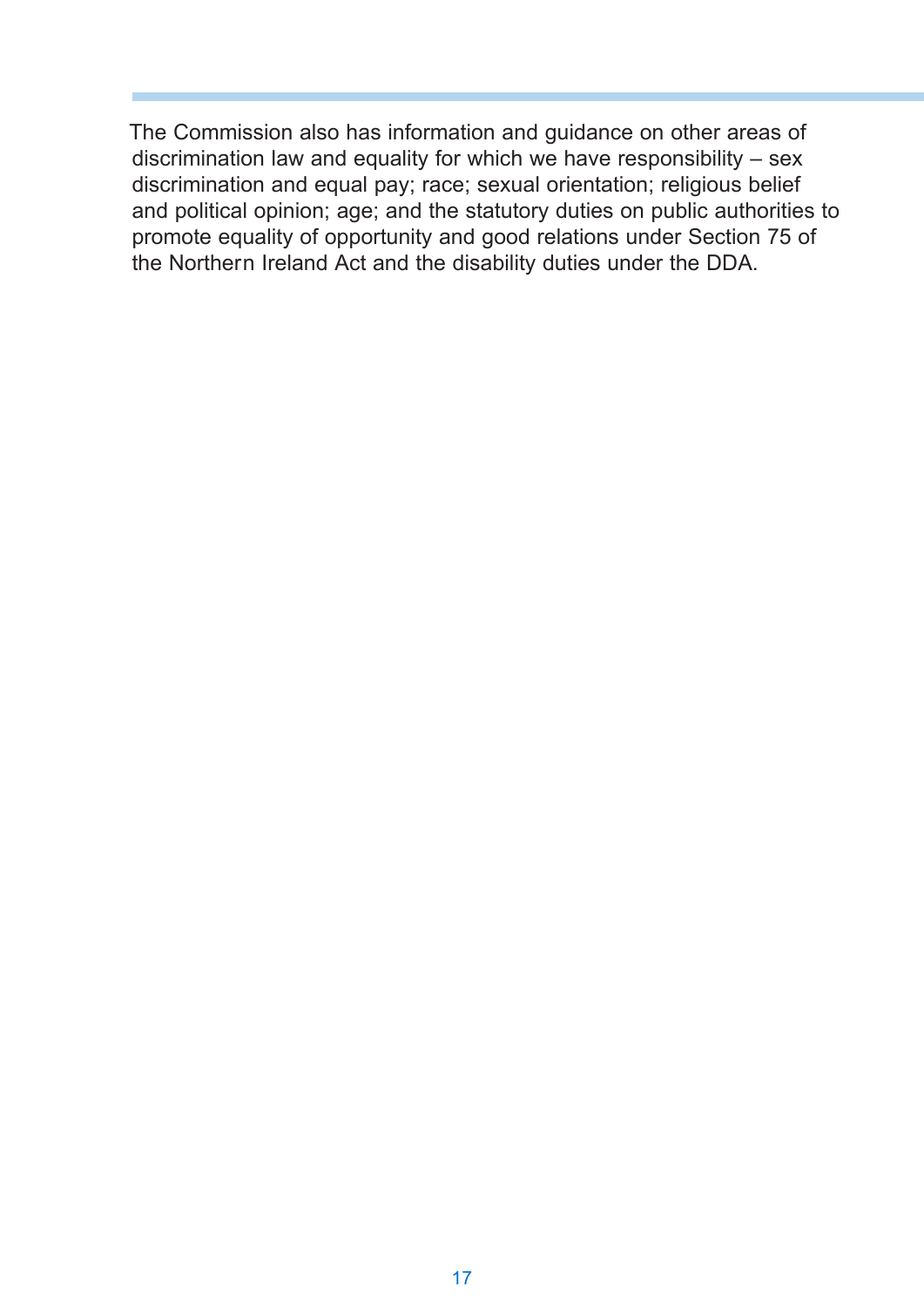### **Useful publications** (see website for full details)

Disability Code of Practice – Employment and Occupation

Disability Code of Practice – Rights of Access to Goods, facilities, services and premises

Disability Code of Practice – Trade Organisations and Qualifications bodies

Disability Discrimination - Code of Practice for Schools

Disability Discrimination - Code of Practice for Further & Higher **Education** 

SENDO Briefing guides for further and higher education

Short guide to SENDO

DDA – what service providers need to know (website only)

DDA - What employees and job applicants need to know

Definition of Disability

Avoiding disability discrimination in transport – your rights when accessing transport services in N Ireland

Code of Practice on the provision and use of transport vehicles

Avoiding disability discrimination in transport – sector-specific short guides for rail operators, coach operators, taxi operators, vehicle rental operators, and breakdown recovery operators

Draft guide for General Qualifications Bodies (website only)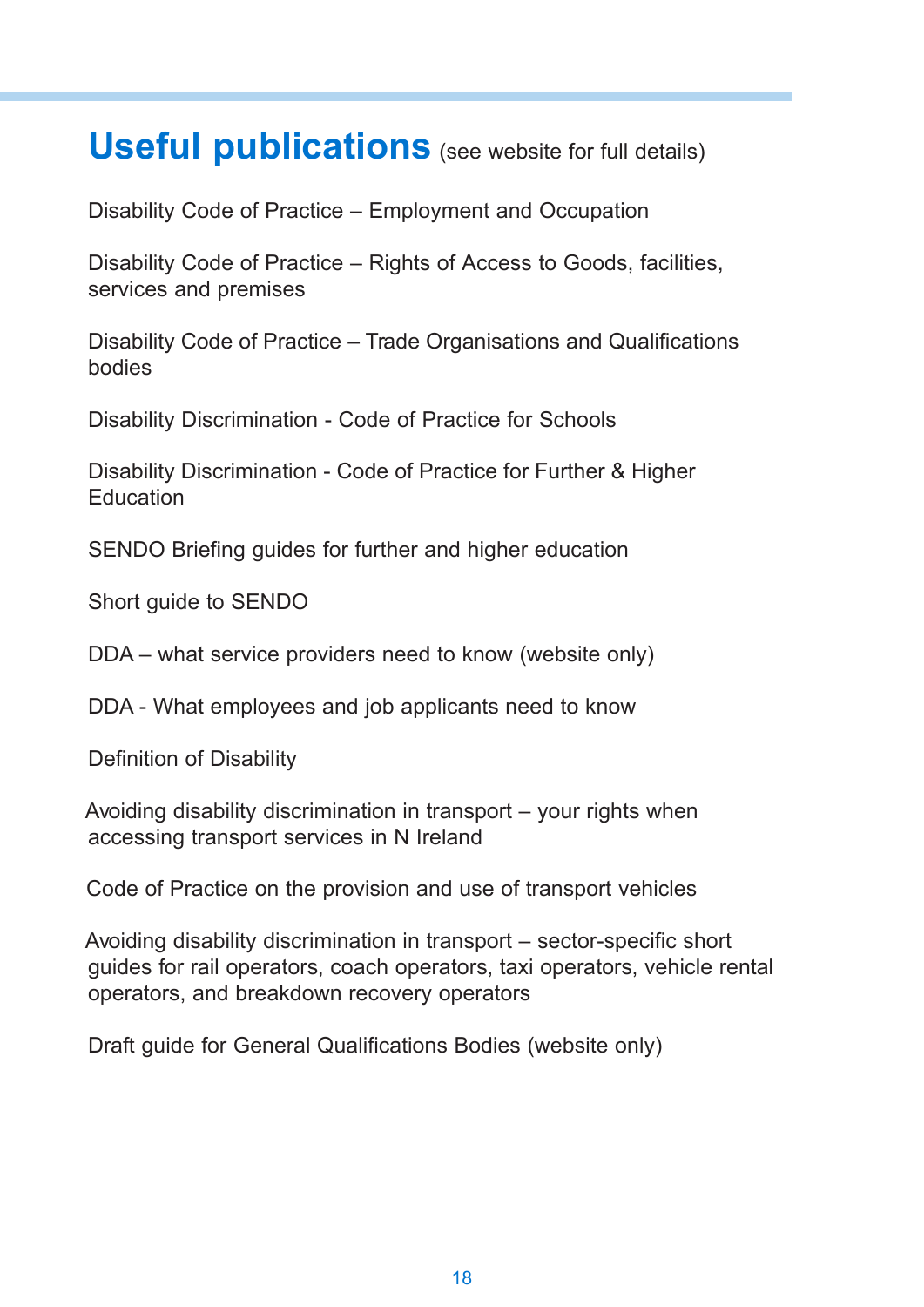# **Other disability-related duties on public authorities**

### **Equality duties under section 75 of the Northern Ireland Act**

In addition to not discriminating against disabled people, public authorities in Northern Ireland have to comply with equality and good relations duties under Section 75 of the Northern Ireland Act. Public authorities have to pay 'due regard' to the need to promote equality of opportunity between various groups, including those with and without disabilities.

### **DDA disability duties**

Public authorities have to pay due regard to the need to promote positive attitudes towards disabled people and to encourage the participation of disabled people in public life.

### **UN Convention on the Rights of Persons with Disabilities**

The United Nations Convention on the Rights of Persons with Disabilities (UNCRPD) requires the UK government to promote, protect and ensure the rights of disabled people. Areas covered by the Convention include: health, education, employment, access to justice, personal security, independent living and access to information. The Equality Commission and the Northern Ireland Human Rights Commission are jointly responsible for monitoring its implementation in Northern Ireland.